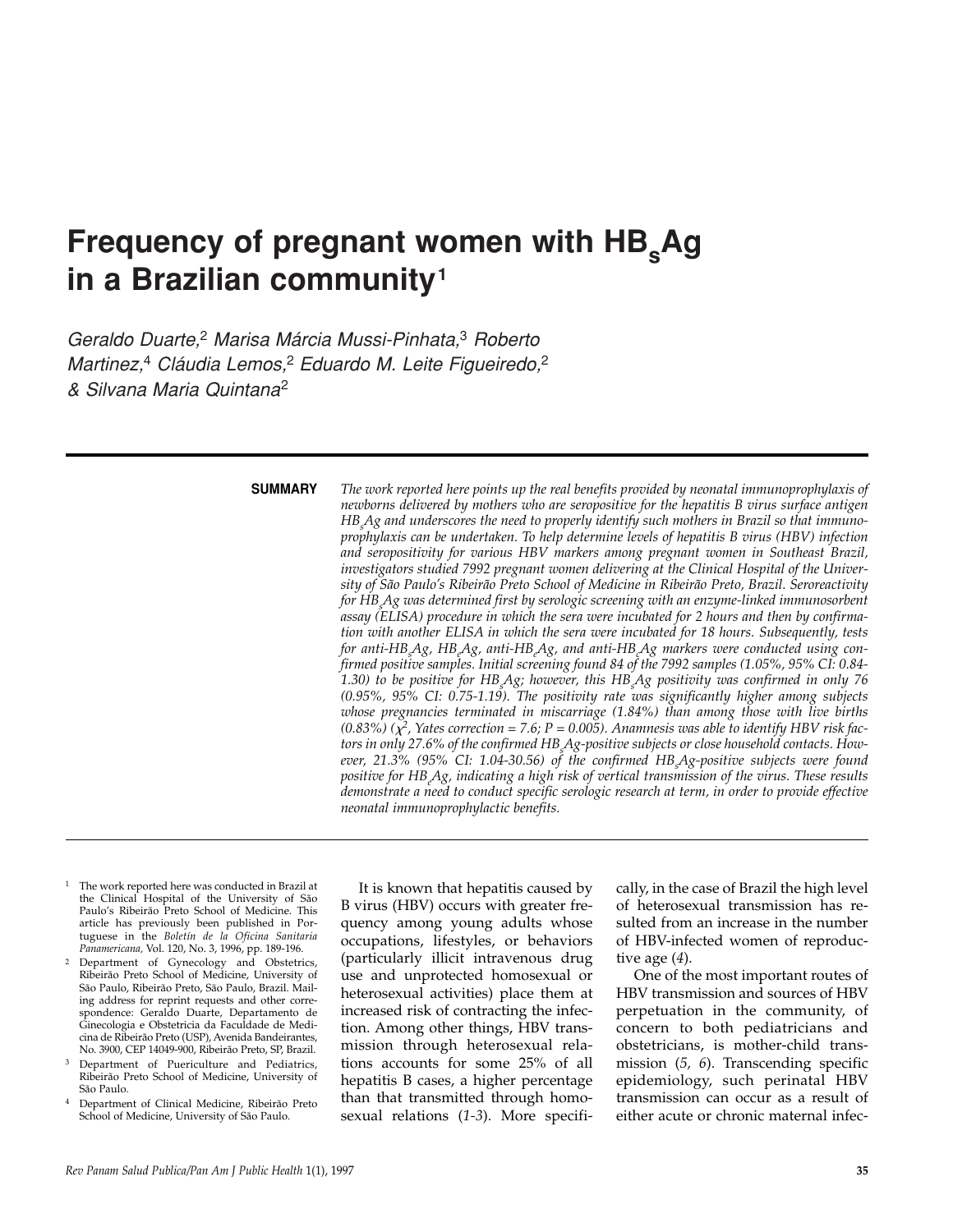tion. Other researchers (*7*) have found the risk of vertical HBV transmission to be 71% when acute maternal infection occurs at the end of pregnancy versus 3% when it occurs at the onset of pregnancy. It has also been shown that the fetuses or newborns of women who are chronic  $\rm HB_sAg$  and  $\rm HB_eAg$ carriers are more susceptible to vertical transmission (80-90% risk), a finding that highlights the importance of assessing all the serologic markers of HBV infection (*8, 9*).

Approximately 6% of the cases of perinatal HBV transmission occur during pregnancy (*10*), while the remainder occur during or shortly after birth. This high prevalence of relatively late transmission permits immunoprophylaxis initiated after pregnancy to serve as an effective measure for reducing neonatal infection—as well as preventing acute and chronic complications (*11, 12*).

According to data released by the World Health Organization's Consulting Group on Hepatitis (*13*), active immunoprophylaxis is indicated for all newborn babies in communities where the prevalence of HBV is intermediate or high (over 2%). In the meantime, until universal prophylaxis is instituted in communities where HBV prevalences are high and also where the prevalences are below 2%, the viable alternative is detection of pregnant women who are  $\text{HB}_{\text{s}}\text{Ag}$  carriers and provision of prophylaxis, a procedure that not only determines the seroprevalence of infection but also permits development of regional strategies for addressing the problem and selective application of neonatal HBV immunoprophylaxis (*11*). This measure is directed at reducing and controlling vertical HBV transmission (*14*).

Although identifying pregnant women at risk of hepatitis B based on their clinical histories used to be controversial, there is no longer any doubt that serologic screening for  $\text{HB}_{\text{s}}\text{Ag}$  is clearly superior to anamnesis for this purpose (*10, 15-19*), or that it shows a cost-benefit ratio that supports its use (*14, 20-22*).

In Brazil, HBV infection is most prevalent in the Amazon region, reaching levels as high as 12% in some communities (*23*). The prevalence is lower in the southeastern area, ranging from 0.1% to 4.0% (*24*). However, information about the HBV prevalence among pregnant or postpartum women in Brazil is scanty (*25*), which is one of the prime reasons for the study reported here.

The aims of this study were as follows: (1) to determine the rate of HBs Ag seropositivity among women whose pregnancies were resolved at the Clinical Hospital of the University of São Paulo's Ribeirão Preto School of Medicine in Ribeirão Preto, Brazil; (2) to assess the contribution of anamnesis to the detection of HBV risk factors among women carrying  $Hb<sub>s</sub>Ag$ ; and (3) to confirm the accuracy and significance of a positive test for  $HB_{s}Ag$  by conducting tests to verify the presence of this antigen in the serum and to detect other serologic markers of HBV infection.

## **MATERIALS AND METHODS**

The study was conducted at the Clinical Hospital of the Ribeirão Preto School of Medicine from 1 March 1991 through 31 December 1993. During this period the 7992 women whose pregnancies were resolved at the hospital were examined for seroreactivity to HBV surface antigen ( $\rm HB_sAg$ ).

Detection of HB<sub>s</sub>Ag seroreactivity was achieved in two steps (screening, followed by confirmatory testing) using an enzyme-linked immunosorbent assay (Auzyme ELISA, Abbott Laboratories). In the first procedure (screening), the serum samples tested were incubated for two hours. To exclude possible false-positives, the samples testing positively were then retested using the same ELISA procedure with a longer incubation period (18 hours). In addition, samples that were repeatedly positive for  $HB_{\rm s}$ Ag were tested for other serologic markers of HBV infection using other immunoenzymatic methods: anti-HB<sub>s</sub>Ag (Ausab EIA, Abbott Laboratories, procedure B), anti-HB<sub>c</sub>Ag (Corzyme, Abbott Laboratories, procedure B),

 $HB<sub>e</sub>Ag$  and anti- $HB<sub>e</sub>Ag$  (HB<sub>e-rDNA</sub>-EIA, Abbott Laboratories.)

The screening test results were available six to 18 hours after delivery, which made it possible to provide active/passive immunoprophylaxis for the newborns (*12*). Even when maternal reactivity was not confirmed, the opportunity to complete immunization of the infant was always taken, with additional booster vaccinations being scheduled for 1 and 6 months of age. Cases of confirmed reactivity were evaluated individually, and the women involved were informed about the importance of contraception, use of condoms, and seeking out close contacts (both sexual partners and others) for purposes of vaccination.

Routine evaluation of all new mothers included the gathering of information regarding their professions, habits, sexual behaviors, and illnesses both before and during pregnancy. The following clinical information was obtained from patients identified as HB<sub>s</sub>Ag carriers:

- Past personal illnesses (hepatitis, chronic renal insufficiency, and other sexually transmitted diseases);
- Problems during the current pregnancy (hepatitis, other sexually transmitted diseases, renal insufficiency, jaundice and/or choluria);
- Professional or behavioral risks (being a health care provider, day care center worker, or sex worker; use of illicit intravenous drugs; alcoholism; imprisonment).

The relationship between seroreactivity for  ${\rm HB_{\rm s}}{\rm Ag}$  and the way in which pregnancy terminated was tested by means of the chi-square method, assuming a significance level of  $\alpha$  = 5%. The results were expressed in 95% confidence intervals (CI).<sup>5</sup>

<sup>5</sup> Although confidence intervals were calculated to get some idea of the variability of the estimates, it is important to note that the 7992 women studied did not constitute a random sample of the general population of women, so that due caution must be exercised in making inferences about populationbased values.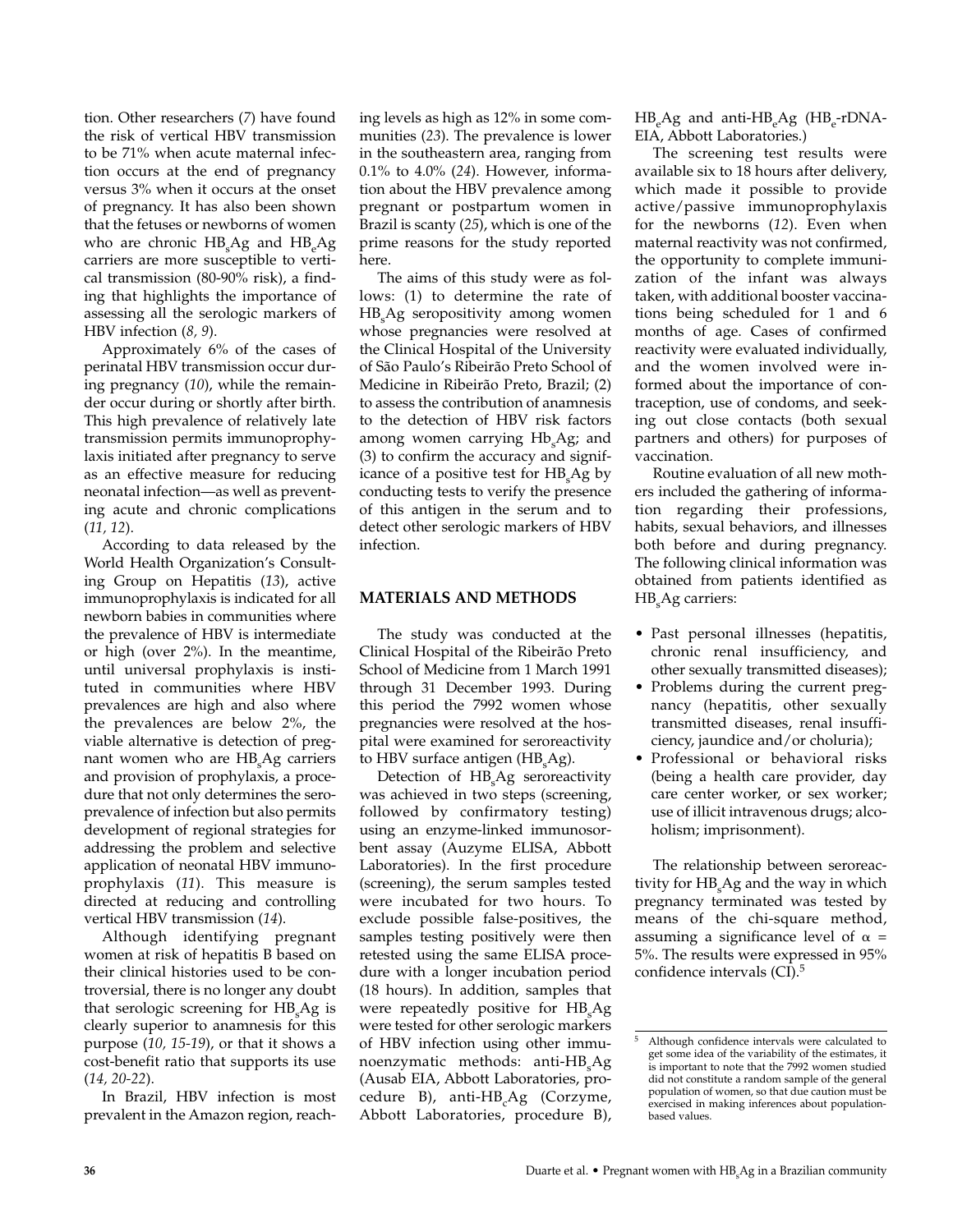### **RESULTS**

As Table 1 shows, the initial screening test found 84 serum samples from the 7992 study women (1.05%, 95% CI: 0.84-1.30) to be positive. The confirmatory test found 76 of these 84 samples to be positive (0.95% of the total screened, 95% CI: 0.75-1.19). The remaining 8 samples were negative, indicating a false-positive rate of 9.5% (95% CI: 4.2- 17.9) for the initial tests employing the shorter incubation period.

The Table 2 data indicate that the prevalence of  $HB_{\rm s}$ Ag positivity was higher among women whose pregnancies ended in miscarriage (1.84%, 95% CI: 1.11-2.99) than among those whose pregnancies ended in successful delivery (0.83%, 95% CI: 0.64-1.08). This difference was statistically significant  $(\chi^2 = 7.76; P = 0.005).$ 

The routine anamnesis following resolution of pregnancy identified situations and behaviors placing 15 women confirmed positive for  $\text{HB}_\text{s} \text{Ag}$ and 10 close household contacts of women confirmed positive at risk of HBV infection. Since there was some overlapping (in four cases a woman participating in the study and a close household contact of the same woman were identified as being at risk), the anamnesis identified only 21 (27.6%) of the 76 women confirmed seropositive. Among the risk factors, illicit intravenous drug use was the one most frequently identified among the pregnant women carrying  $HB_{\rm s}A$ g, and prior diagnosis of viral hepatitis was the one most frequently identified among their contacts (Table 3). No cases were detected where the infected women were health professionals, day care center employees, prostitutes, or prisoners.

Table 4 summarizes the results of tests for other serologic markers of HBV infection. For technical reasons, it was not possible to subject all 76  $\rm HB_s\Delta g$ -positive samples to all of the other test procedures. However, the presence of anti-HB<sub>c</sub>Ag confirmed the presence of HBV infection in 65 (90.3%) of 72 cases found repeatedly positive for  $\rm HB_s\rm Ag.$  On the other hand,

TABLE 1. HB<sub>s</sub>Ag seroreactivity among the 7992 study women (who resolved their pregnan**cies at the Clinical Hospital of the Ribeirão Preto School of Medicine from 1 March 1991** through 31 December 1993), as indicated by the results of two HB<sub>a</sub>Ag ELISA procedures **with incubation periods of 2 and 18 hours.**

|                                                                 | Positive |                   | Negative          |       | Total |        |  |
|-----------------------------------------------------------------|----------|-------------------|-------------------|-------|-------|--------|--|
| Test                                                            | No.      | %                 | No.               | %     | No.   | %      |  |
| HB <sub>s</sub> Ag screening<br>HB <sub>s</sub> Ag confirmation | 84       | 1.05ª             | 7908              | 98.95 | 7992  | 100.00 |  |
|                                                                 | 76       | 0.95 <sup>b</sup> | 7916 <sup>c</sup> | 99.05 | 7992  | 100.00 |  |

<sup>a</sup> 95% CI: 0.84-1.30

<sup>b</sup> 95% CI: 0.75-1.19

<sup>c</sup> Only the 84 positive samples received confirmatory testing.

TABLE 2. HB Ag seroreactivity among study women whose pregnancies terminated in mis**carriages, as compared to those whose pregnancies ended in live births.** 

| Result of                      | $HB_{s}$ Ag positive<br>(confirmed) |                           |              | HB Ag negative | Total        |            |
|--------------------------------|-------------------------------------|---------------------------|--------------|----------------|--------------|------------|
| pregnancy                      | No.                                 | $\%$                      | No.          | $\%$           | No.          | $\%$       |
| Miscarriage                    | 17                                  | 1.84ª                     | 906          | 98.16          | 923          | 100        |
| Delivery (live birth)<br>Total | 59<br>76                            | 0.83 <sup>b</sup><br>0.95 | 7010<br>7916 | 99.17<br>99.05 | 7069<br>7992 | 100<br>100 |

 $\chi^2$  (Yates correction) = 7.76;  $P = 0.005$ <br><sup>a</sup> 95% CI = 1.11-2.99

 $b$  95% CI = 0.64-1.08

the anti-HB<sub>s</sub>Ag marker was found in only 3 (4.5%) of 67 sera from confirmed  ${\rm HB_{\rm s}}{\rm Ag}$ -positive cases; and the  ${\rm HB_{\rm e}}{\rm Ag}$ marker was found in 16 (21.3%) of 75 sera from confirmed  $\mathrm{HB}_\mathrm{s} \mathrm{Ag}$ -positive cases.

### **DISCUSSION AND CONCLUSIONS**

The medical, health, and economic importance of vertical HBV transmission (the primary form of transmission of this virus during the first decade of life) is undeniable (*26*). Among other things, it is known that most children infected with HBV early in life become chronic carriers of the infection capable of spreading it to the community (*8, 9*); and chronic HBV infection is known to cause cirrhosis and hepatocellular carcinoma in adults (*27*). In a large number of cases, these complications could be prevented by neonatal immunoprophylaxis, a measure that has proved beneficial to both children and their communities.

In the current case, where a positive screening result was obtained in 1.05% and confirmed in 0.95% of the 7992 study women, the screening test made it possible to adopt measures such as active and passive neonatal immunoprophylaxis in the first hours after delivery, a time at which the efficacy of this treatment is more evident than at others (*28*). A negative confirmatory test could have precluded continuation of the immunization schedule, but instead the opportunity was taken to carry on and complete the newborns' immunization. In this study the confirmatory tests made it possible to effectively identify cases where it was necessary to search for contacts. Contacts of the infected study subjects received counseling on HBV serologic evaluation and anti-HBV vaccination. Sexual partners received additional information about use of condoms during sexual intercourse until the occurrence of postvaccination seroconversion. And both the mothers and their partners were instructed about the need to receive periodic booster vaccinations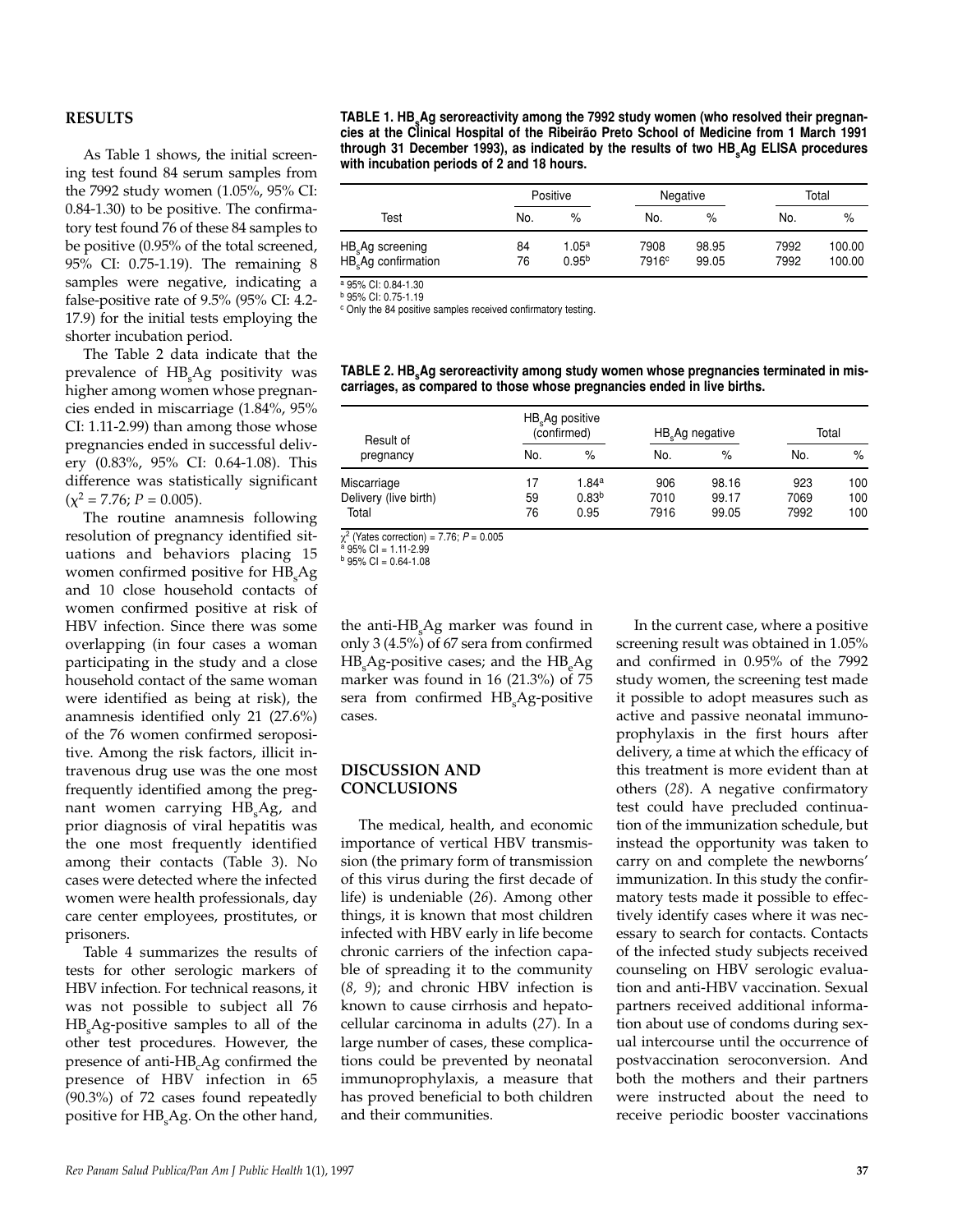**TABLE 3. Illnesses, symptoms, behaviors, and experiences indicative of HBV or risk of HBV** infection that were identified through anamnesis of the 76 HB<sub>s</sub>Ag seropositive study **women.**

| <b>Risk factor</b>          | Patients<br>$(n = 15)$ |      | Household contacts<br>$(n = 10)$ |                         | Total |      |
|-----------------------------|------------------------|------|----------------------------------|-------------------------|-------|------|
| identified                  | No.                    | $\%$ | No.                              | $\%$                    | No.   | %    |
| Illicit IV drug use         | 6                      | 22.2 | 4                                | 36.4                    | 10    | 26.3 |
| Hepatitis                   | 3                      | 11.1 | 5                                | 45.4                    | 8     | 21.1 |
| Syphilis                    | 5                      | 18.6 | 0                                | .                       | 5     | 13.2 |
| Jaundice                    | 3                      | 11.1 | $\overline{c}$                   | 18.2                    | 5     | 13.2 |
| $HIV+$                      | 3                      | 11.1 | 0                                | $\cdot$ $\cdot$ $\cdot$ | 3     | 7.9  |
| Alcoholism                  | 3                      | 11.1 | 0                                | $\cdot$ $\cdot$ $\cdot$ | 3     | 7.9  |
| Transfusion                 | $\overline{c}$         | 7.4  | 0                                | .                       | 2     | 5.2  |
| Condyloma                   |                        | 3.7  | 0                                | $\cdot$ $\cdot$ $\cdot$ |       | 2.6  |
| Chronic renal insufficiency |                        | 3.7  | 0                                | .                       |       | 2.6  |
| Total                       | 27                     | 100  | 11                               | 100                     | 38    | 100  |

TABLE 4. HBV serologic markers other than HB<sub>s</sub>Ag found in HB<sub>s</sub>Ag-positive study women.

|          |     | Anti- $HB_{s}$ Ag |     | $HB_{\alpha}Ag$   |     | Anti-HB <sub>e</sub> Ag |     | Anti- $HB_c$ Ag |  |
|----------|-----|-------------------|-----|-------------------|-----|-------------------------|-----|-----------------|--|
| Results  | No. | $\%$              | No. | %                 | No. | $\%$                    | No. | $\%$            |  |
| Positive | 3   | 4.5               | 16  | 21.3 <sup>a</sup> | 49  | 65.3                    | 65  | 90.3            |  |
| Negative | 64  | 95.5              | 59  | 78.7              | 26  | 34.7 <sup>b</sup>       |     | 9.7             |  |
| Total    | 67  | 100               | 75  | 100               | 75  | 100                     | 72  | 100             |  |

 $a$  95% CI = 1.04-30.56

 $b$  95% CI = 23.93-45.47

every 5-10 years, because of the potential decline in protective antibody levels over time (*12*).

Considering that 9.5% of those found positive in the screening test for  $HB_{\rm s}$ Ag at the time of delivery were not confirmed by confirmatory testing, it would appear logical to focus research efforts on the prenatal period, thus avoiding both passive and active immunoprophylaxis in unconfirmed cases and markedly reducing costs. However, the low utilization of prenatal services by women in Brazil constitutes a constraint upon implementation of such a strategy.

As previously noted, the observed prevalence of HBV carriers (HB<sub>s</sub>Ag seropositives) was significantly higher among women whose pregnancies terminated in miscarriage (1.84%) than among those who delivered live infants (0.83%). The clinical hospital attended by the study population sees a high number of miscarriages induced by low-income women who are

also exposed to relatively high risks of contracting sexually transmitted diseases—a circumstance that could account for the higher observed HBV infection rates among the study women who miscarried.

The small percentage (27.6%) of infected women in whom HBV risk factors or behaviors were identified by anamnesis is in accord with most of the relevant studies in the literature (*15, 19*)—a circumstance indicating that no such epidemiologic measure can replace serologic screening. Part of the discrepancy observed is associated with omission of information about situations and behaviors currently being repressed by society, such as use of illicit drugs and sexual promiscuity (*29*). Another partial explanation is that many patients may not know that their partners are or have been exposed to high risk of infection.

While hepatitis is not as discrimination-provoking as the acquired immunodeficiency syndrome (AIDS), the two diseases share several common features. For instance, the current study found intravenous drug use (a major AIDS risk factor) to be the risk factor most frequently encountered among women infected with HBV. (Other leading risk factors were a history of hepatitis, jaundice, and HIV infection.) Again as in the case of AIDS, alcoholism was considered a risk factor, because alcoholics are more prone than nonalcoholics to intravenous drug use and sexual promiscuity.

With regard to serologic markers of  ${\rm HBV}$  infection other than  ${\rm HB_sAg}$ , the finding of anti- $HB_{c}$ Ag in 65 (90.3%) of the samples from 72 of the 76 women repeatedly positive for HB<sub>s</sub>Ag suggests that the test for this marker could be used as an alternative in screening for maternal HBV infection. Special attention should also be given to the fact that 16 (21.3%) of the 75  $\rm HB_sAg$ positive samples tested were found positive for HB<sub>a</sub>Ag.

Even though some authors recommend universal screening of all obstetric populations for HB<sub>s</sub> antigens (30), it is important to stress that routine screening yields a better cost-benefit situation when the infection is endemic or when a selective screening program fails to isolate a significant number of HBV carriers among the general population. Population data for the United States indicate that universal screening appears to be cost-effective (considering both direct and indirect costs) when the prevalence of the carrier state exceeds 0.06% (*31*). However, in developing countries it is essential to balance the cost-efficiency aspects and the potential impact of a screening policy aimed at pregnant women against other primary health care problems that continue unresolved.

The World Health Organization (WHO) recommends that for populations with medium to high prevalences (exceeding 2%) of chronic HBV infection, appropriate intervention should consist of early vaccination of the newborn—since transmission occurs primarily among lactating and very young babies. In such circumstances, the vaccination schedule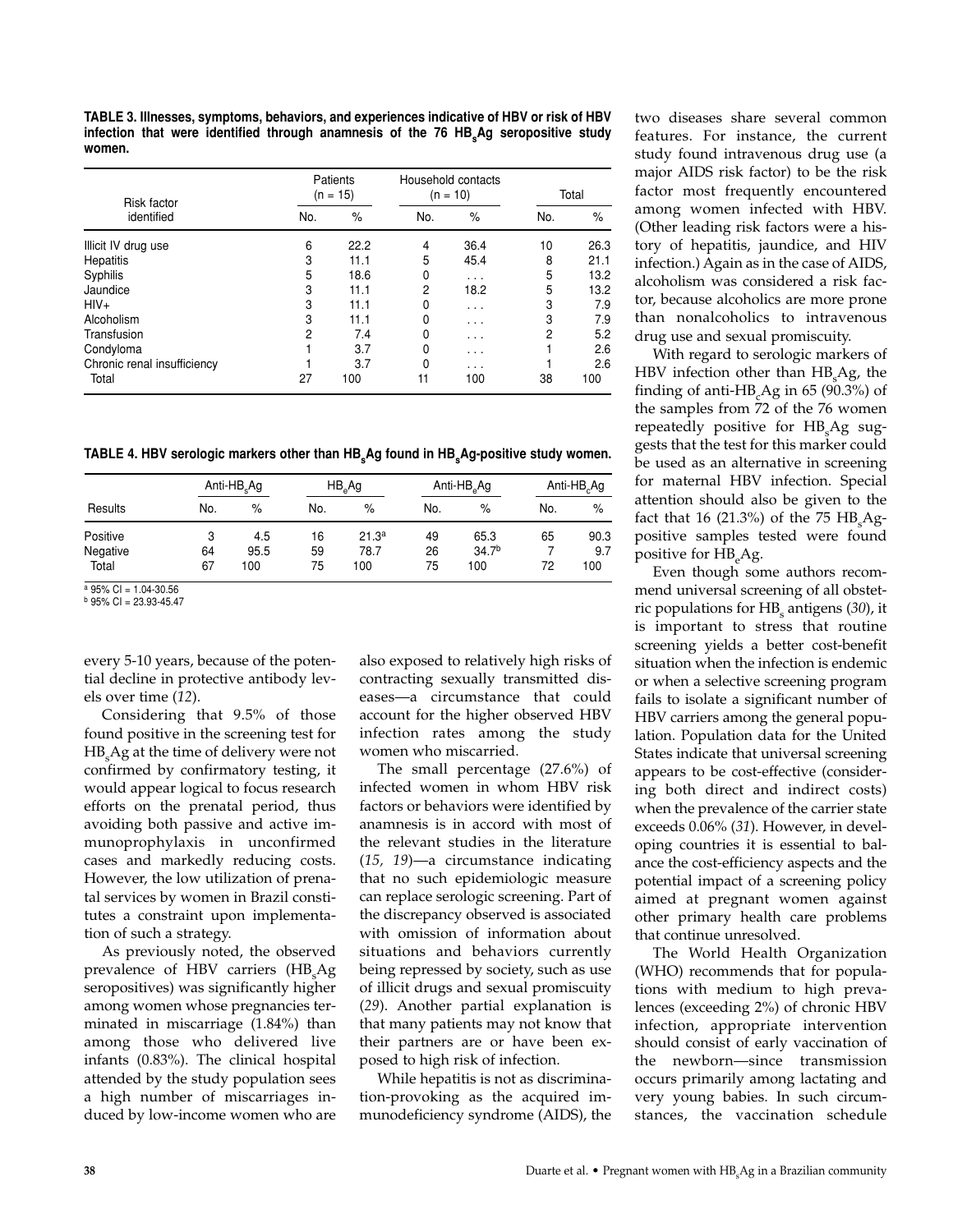should begin shortly after birth, principally in hyperendemic areas (where the prevalence of chronic HBV exceeds 10%). In areas with prevalences below 2%, WHO recommends including the option of screening pregnant women and actively immunizing the newborn babies of infected mothers, realizing that simultaneous administration of immunoglobulin against hepatitis B could present operational and cost problems (*13)*.

In the specific obstetric population studied, even though the prevalence of HBV-positive women (0.95%) may be considered low, the high observed prevalence of HB<sub>e</sub>Ag carriers and the failure to detect anti-HB<sub>a</sub>Ag antibodies in 34.7% of 75 who were confirmed positive for  $\text{HB}_{\text{s}}\text{Ag}$  points to a significant opportunity for vertical transmission of the virus. Virtually all those born to mothers carrying  $HB_aAg$  will be infected at birth, and 90% of the infected babies will become chronic carriers (*32-34*). If one considers that some 70% of the infections in the confirmed positive study women would not have been detected through a routine clinical anamnesis (which would have permitted maternal-child HBV transmission intervention at the earliest opportunity), universal screening for  $\text{HB}_{\text{s}}\text{Ag}$  would appear justifiable in this population. Since the cost of each routine screening test is approximately

US\$ 5.00, as compared to US\$ 99.00 for the three-dose vaccination series, such screening would provide an alternative to routine vaccination of all newborns. At present, obstetric screening at the time of delivery is operationally feasible in the study community, despite the additional costs and effort implied by the screening test's 9.5% false-positive rate. It should be noted, however, that routine vaccination could become a more economical alternative if mass vaccination of infants were implemented in Brazil and if vaccination costs were reduced, which has not yet happened.

Maximum protection against vertical transmission of HBV is achieved when a combination of hyperimmune HBV human immunoglobulin (HBIG) and vaccine is administered shortly (not more than 48 hours) after birth. This treatment has a protective efficacy superior to 90-95%, even when the mother carries the HB<sub>a</sub> antigen and does not have anti-HB<sub>c</sub> antibodies (*33*). Use of hepatitis B vaccine alone for prevention of vertical transmission has rates of protective efficacy in the range of 70-85%, depending on the frequency of the  $HB<sub>a</sub>Ag$  marker in the obstetric population (*35*). Considering that no anti-HB<sub>e</sub> antibodies were detected in 26 (34.7%) of 75 women confirmed positive for  $HB_sAg$ , the safest intervention for this population was general inclusion of HBIG in all cases of neonatal prophylaxis. This procedure was adopted in the study and continues to be used at the hospital. Due to its high cost, however, it is not a measure that could easily be extended to all regions of the country.

We believe that this study has made an important contribution to the existing pool of information about the prevalence of HBV carriers and corresponding serologic markers among obstetric populations in Southeastern Brazil. Dissemination of its findings should help to alert epidemiologists, obstetricians, and neonatologists about the need to conduct assessments of their patients in their communities and to allocate resources for planning public health measures at the regional level. On the basis of these findings, it is proposed that routine screening of HBV carriers be instituted as early as possible by means of  $\rm HB_{\rm _s}$ Ag detection, followed by both active and passive immunoprophylaxis when economic and operating conditions permit. The early immunization of all newborn infants, as is proposed for developed countries (*36*), is still costlier than serologic screening of pregnant women and seems to us unsuited to the present reality of Brazil and other Latin American countries.

#### **REFERENCES**

- 1. Alter MJ, Coleman PJ, Alexander WJ, Kramer E, Miller JK, Mande E, et al. Importance of heterosexual activity in the transmission of hepatitis B and non-A, non-B hepatitis. *JAMA* 1989;262:1201-1205.
- 2. Alter MJ. Heterosexual activity: a leading risk factor in the transmission of hepatitis B. In: Piot P, Andre FE, eds. *Hepatitis B: a sexually transmitted disease in heterosexuals.* New York: Excerpta Medica; 1990:17-22.
- 3. Piot P, Andre FE, eds. *Hepatitis B: a sexually transmitted disease in heterosexuals.* New York: Excerpta Medica; 1990.
- 4. Duarte G. Doenças sexualmente transmissíveis durante o ciclo grávido-puerperal. In: Morais EN, ed. *Temas de obstetrícia.* São Paulo: Roca; 1992:385-406.
- 5. Snydman DR. Hepatitis in pregnancy. *N Engl J Med* 1985;313:1398-1401.
- 6. Beat SV, Boxall EH, Watson RM, Tarlow MJ, Kelly DA. Fulminant hepatitis B in infants born to anti-HB<sub>c</sub> hepatitis carrier mothers. *Br Med J* 1992;304:1169-1170.
- 7. Tong MJ, Thusby M, Rakela J, McPeack C, Edwards VM, Mosley JW. Studies on the maternal-infant transmission of viruses which cause acute hepatitis. *Gastroenterology* 1981; 80:999-1004.
- 8. Lidman K, Magnius L, Sterner G. Viral hepatitis in pregnant women at term. *Scand J Infect Dis, Suppl* 1990;71:39-44.
- 9. Schaefer E, Koeppen H, Wirth S. Low level virus replication in infants with vertically transmitted fulminant hepatitis and their anti-HBe positive mothers. *Eur J Pediatr* 1993; 152:581-584.
- 10. Summers PR, Biswas MK, Pastorek II JG, Pernoll ML, Smith LG, Bean BE. The pregnant hepatitis B carrier: evidence favoring comprehensive antepartum screening. *Obstet Gynecol* 1987;69:701-704.
- 11. Hall CB, Halsey NA. Control of hepatitis B: to be or not to be? *Pediatrics* 1992;90:274-277.
- 12. West DJ, Margolis HS. Prevention of hepatitis B virus infection in the United States: a pediatric perspective. *Pediatr Infect Dis J* 1992; 11:866-874.